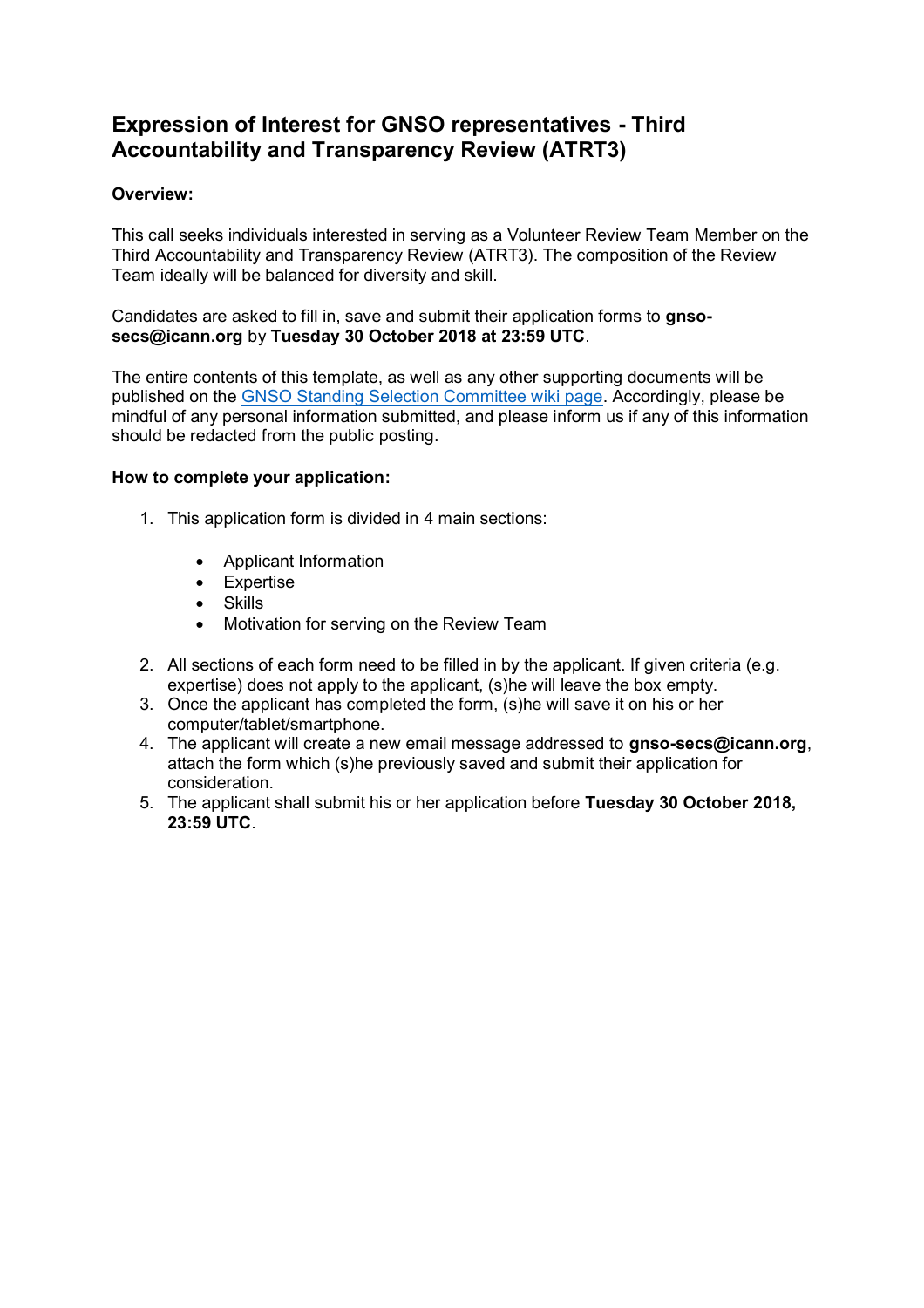# **Applicant Information**

| <b>Last Name:</b>                                                                                                                 |                                   |                                  |                |                  |  |  |  |
|-----------------------------------------------------------------------------------------------------------------------------------|-----------------------------------|----------------------------------|----------------|------------------|--|--|--|
| <b>First Name:</b>                                                                                                                |                                   |                                  |                |                  |  |  |  |
| Gender:                                                                                                                           | $\Box$ Female<br>$\square$ Male   |                                  |                |                  |  |  |  |
| <b>Country:</b>                                                                                                                   |                                   |                                  |                |                  |  |  |  |
|                                                                                                                                   |                                   |                                  |                |                  |  |  |  |
| Geographic Region associated with the domicile of volunteer:                                                                      |                                   |                                  |                |                  |  |  |  |
|                                                                                                                                   | $\Box$ Africa                     | □ Asia/Australia/Pacific Islands |                | $\square$ Europe |  |  |  |
|                                                                                                                                   | □ Latin America/Caribbean Islands |                                  | □North America |                  |  |  |  |
| Confirm the Advisory Committee/Supporting Organization with which you wish to seek a<br>nomination from to the ATRT3 Review Team: |                                   |                                  |                |                  |  |  |  |
|                                                                                                                                   | $\Box$ ALAC                       | $\square$ ASO                    | $\Box$ Other   |                  |  |  |  |
|                                                                                                                                   | $\Box$ GAC                        | $\Box$ ccNSO                     | 回 GNSO         |                  |  |  |  |

## **1. Current vocation, employer and position:**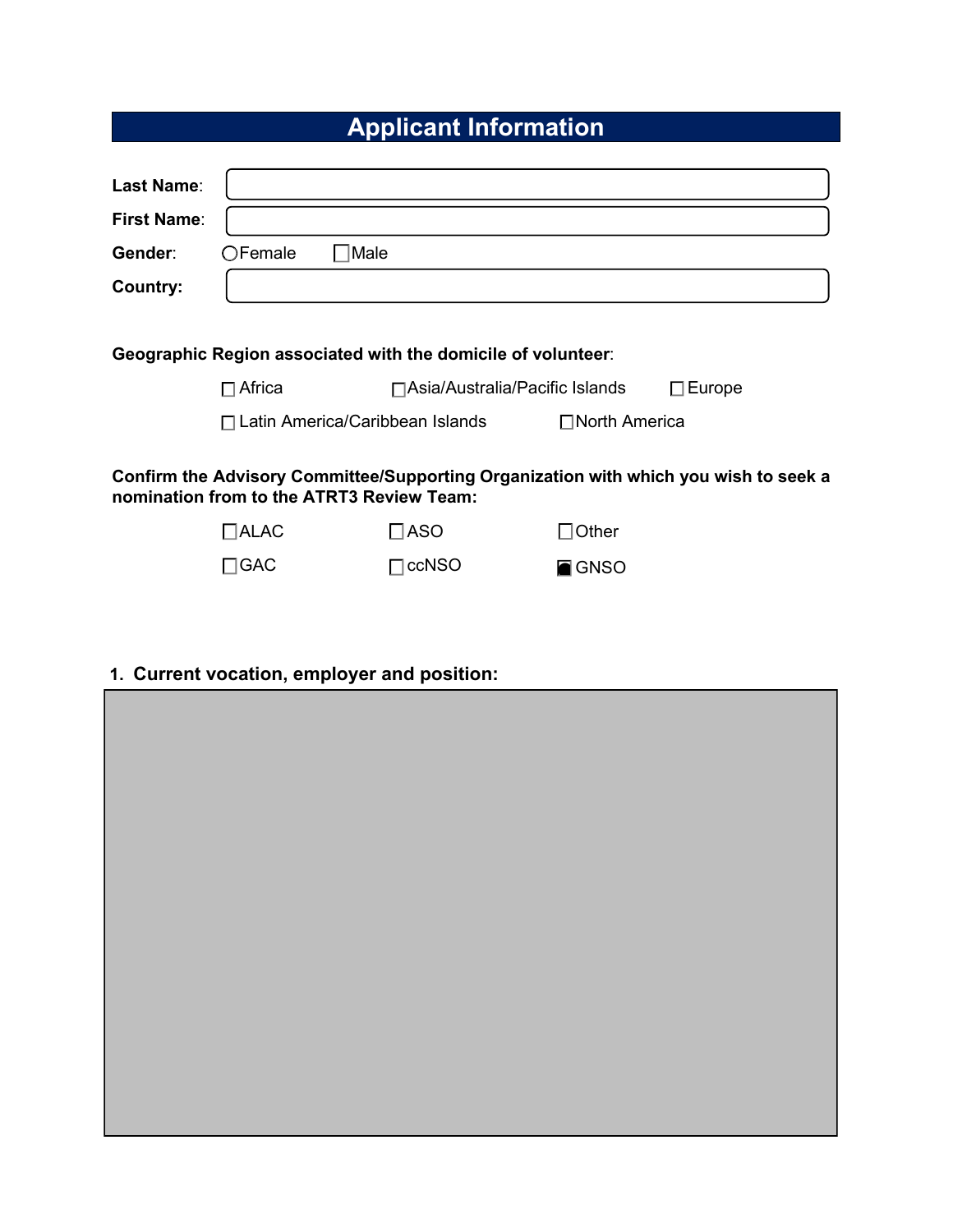2. Type of work performed in 1 above and declaration of relationships with entities holding a Financial (or declarable) Interest in ICANN:

3. Identify any financial ownership or senior management/leadership interest in registries, registrars or other firms that are interested parties in ICANN policy or any entity with which ICANN has a transaction, contract, or other arrangement: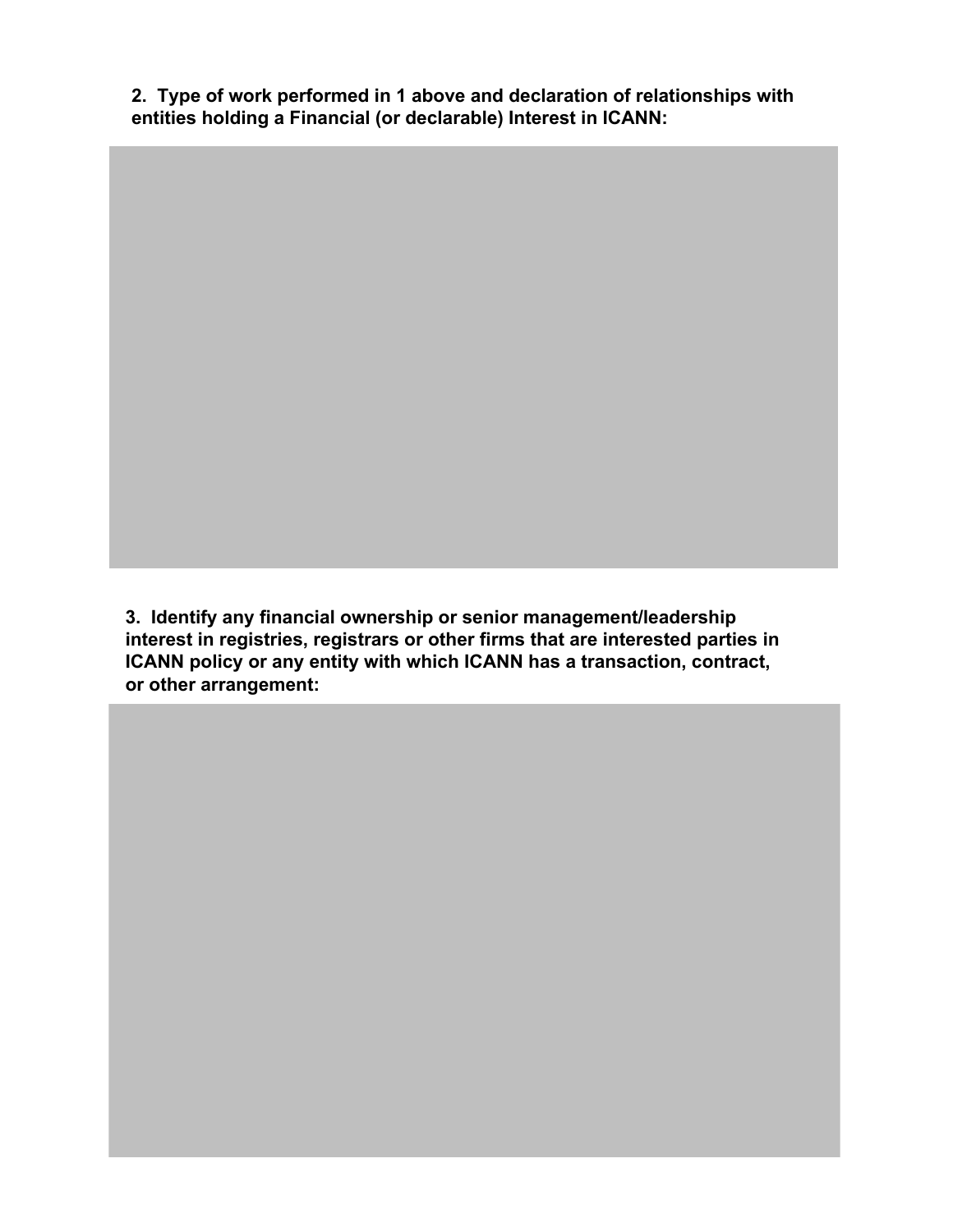- $\mathbf{4}$ . Are you, or a company you work for:
	- An applicant for a new gTLD with a pending application?
	- Providing advice to any new gTLD applicants with pending applications?
	- . Otherwise involved in an application submitted (and pending) for the New gTLD Program, such as providing service in support of an applicant or having a financial interest in an applicant?

If your answer is yes to any of the above, please identify the interest you have in the pending application submitted for the New gTLD Program.

5. Identify any type of commercial interest in ICANN policy development outcomes or the outcomes of this ATRT3 review. Do you represent other parties in any PDP or other **ICANN related processes?**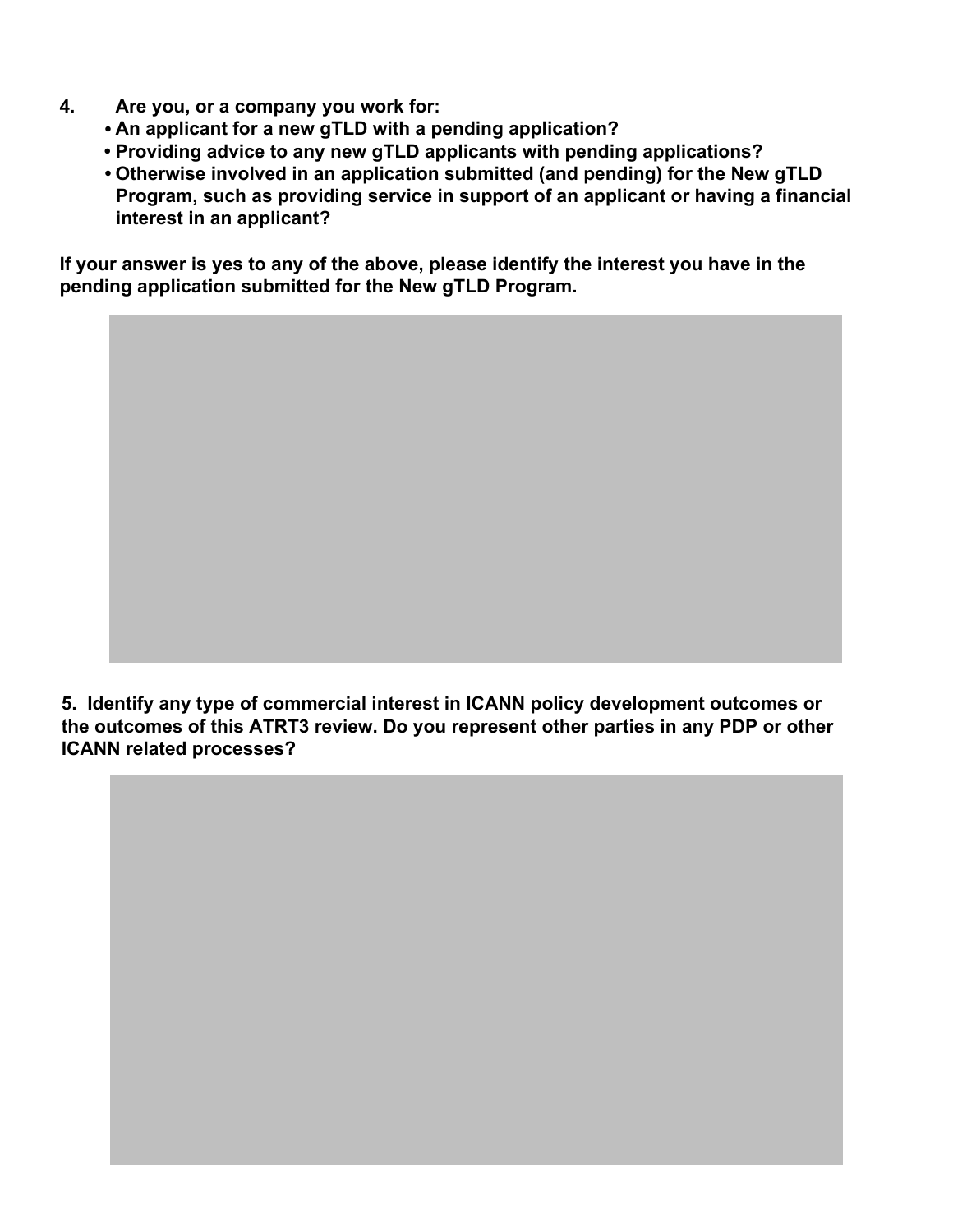**Prior member of the 1Vt or Qd ATRT Review Team or was an active contributor to its work**

○ Yes No

#### **Education**

#### **Professional Certifications**



### **Language**

| English: | □ Native Speaker □ Fluent | <b>O</b> Conversant | □ Basic Knowledge |
|----------|---------------------------|---------------------|-------------------|
|          |                           |                     |                   |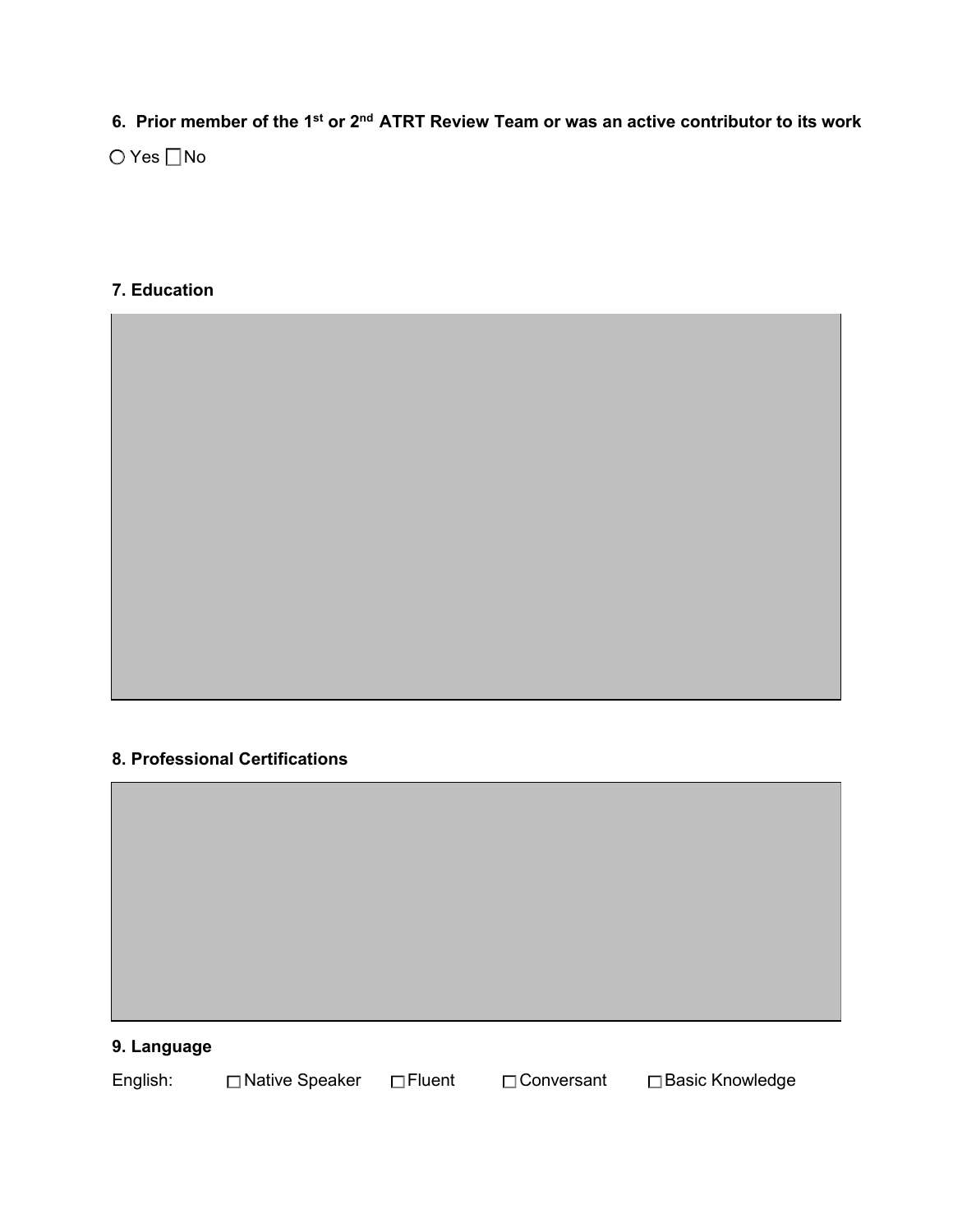## **Expertise**

Please assess and explain how your knowledge, experience and expertise address the criteria listed below. Leave the box blank if not applicable to you.

- Performance assessment and audits
- Good governance and board performance
- Performance measurement
- Process improvement
- Knowledge of recognized frameworks for organizational excellence
- Principles of accountabliity applicable to organizatoins broadly similar to ICANN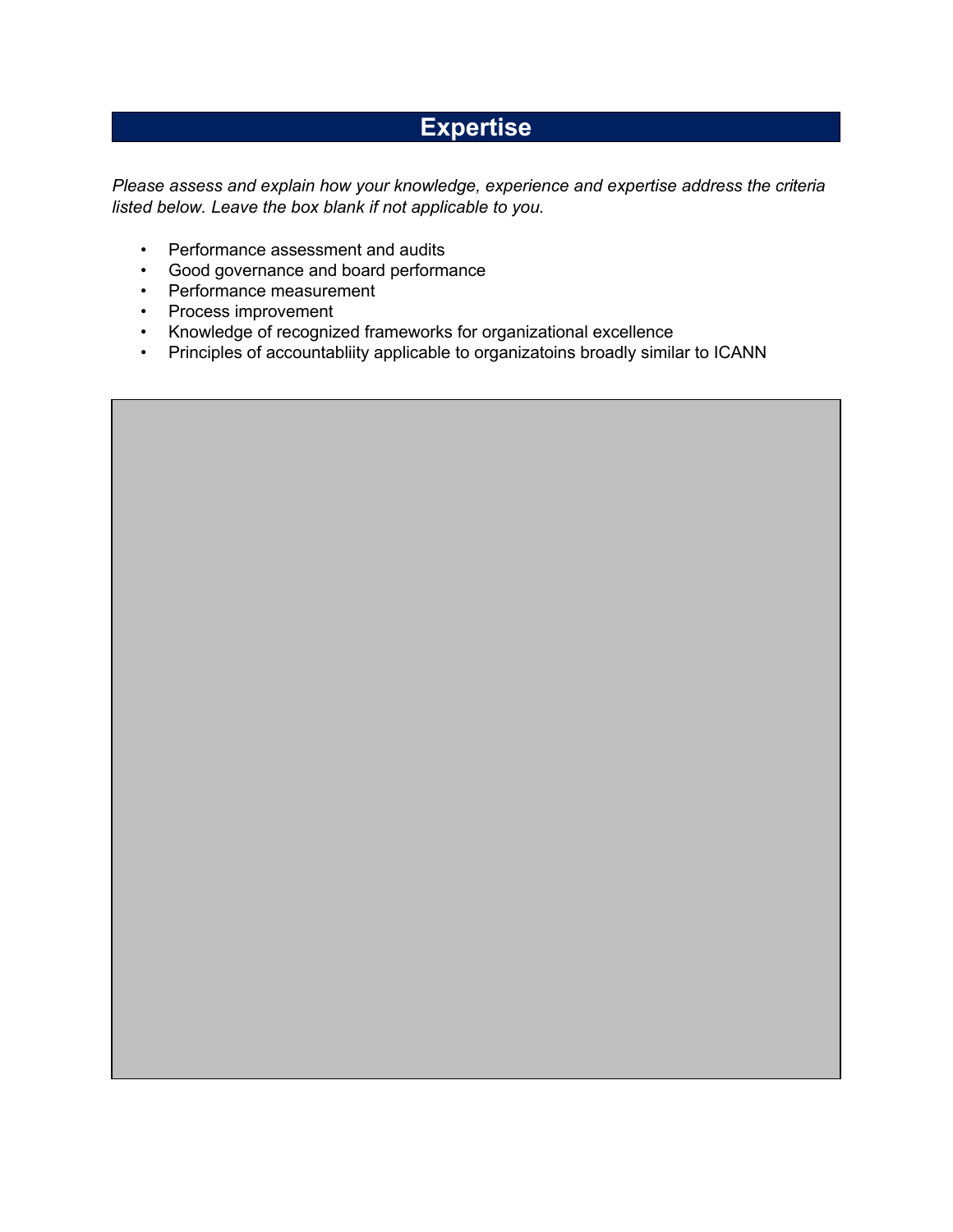## **Skills**

*Please assess and explain how your knowledge, experience & personality meet the desired attributes listed below. Leave the box blank if not applicable to you.* 

- Commitment and time to participate
- Understanding of the Multistakeholder community
- Team spirit, adaptability, consensus-seeking attitude
- Willingness to learn
- Readiness to contribute
- Capacity to reason objectively, putting aside personal opinions or preconceptions
- Analytical skills